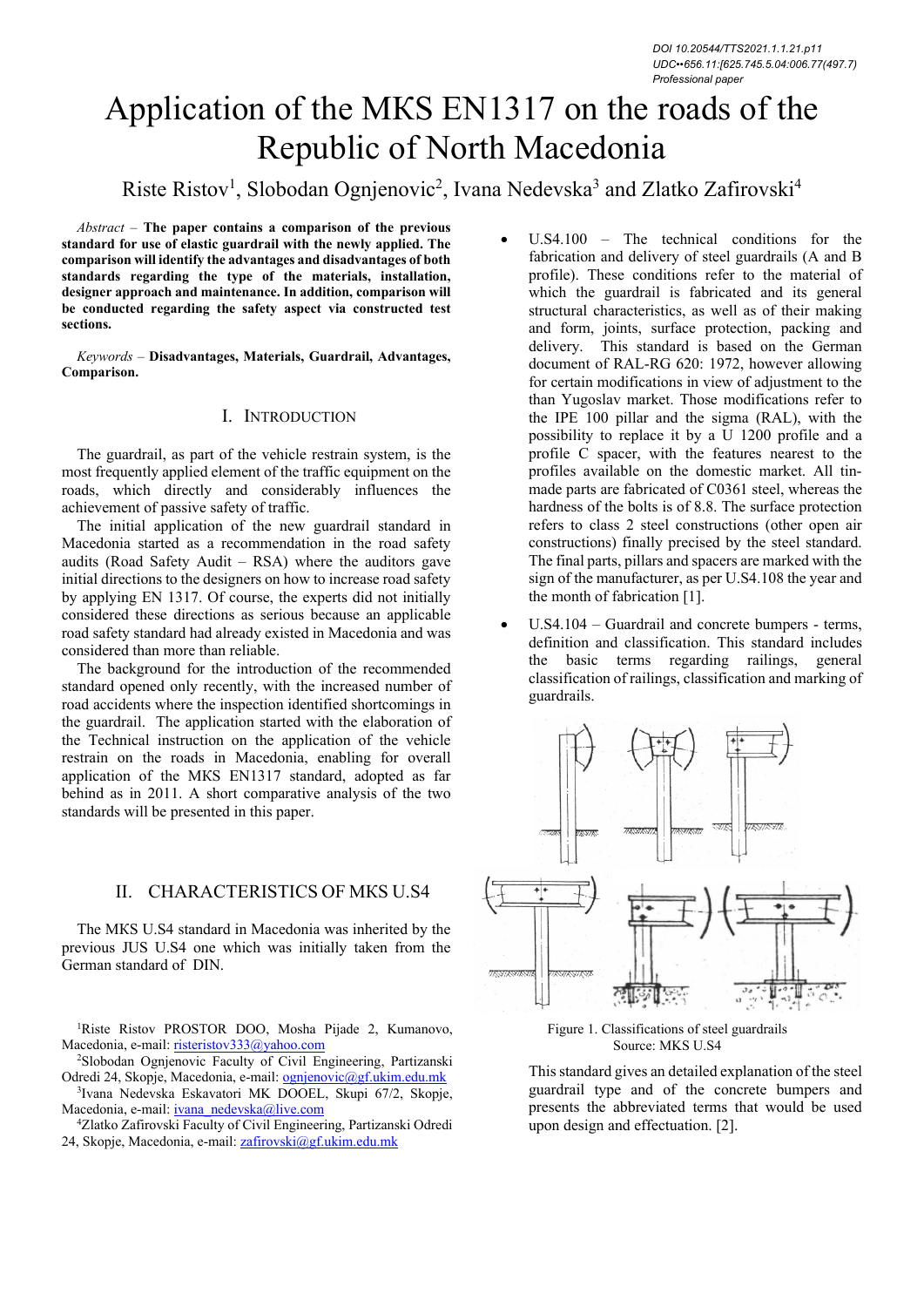

Figure 2. Classification of protective concrete bunkers (New Jersey) Source: МКS U.S4

U.S4.108 – Form and dimensions of the steel guardrail (profile A and B). This includes the exact dimensions of each separate elements, the connection and the assembly, and a presentation of the dimensions of the constructed guardrail [3]



Figure 3. Form and dimensions of guardrail parts. Source MKS U.S.4.

 U.S.4.110 – Technical conditions and method of placement. This standard refers to the conditions and method of placement on locations that have to be protected in situation and in cross-section [4].

Table 1. Guardrail lengths before/after the point of danger

|                                                        | Before the   | After the    |
|--------------------------------------------------------|--------------|--------------|
| Road type                                              | danger point | danger point |
|                                                        | (m)          | m            |
| Motorways and first                                    | min. 48 (60) | min. 12 (18) |
| category roads                                         |              |              |
| Second category roads                                  | min. 36 (48) | min. 24      |
| Third category roads                                   | min. 24 (32) | min. 18      |
| Fourth and fifth category                              | min. 16      | min. 12      |
| roads                                                  |              |              |
| Note: The values in brackets are the priority lengths: |              |              |



Figure 4. PGDS diagram/dividing lane and Inclination/Embankment height. Source: MKS U.S4

## III. MKS EN 1317

In relation to MKS U.S4, and led by the latest standard of 110 treating the placement of the guardrail, a comparison has been made with the newly applied standard od EN1317 in which the guardrail is generally placed according to the same principles in cross-section and in a layout plan. Therefore, the description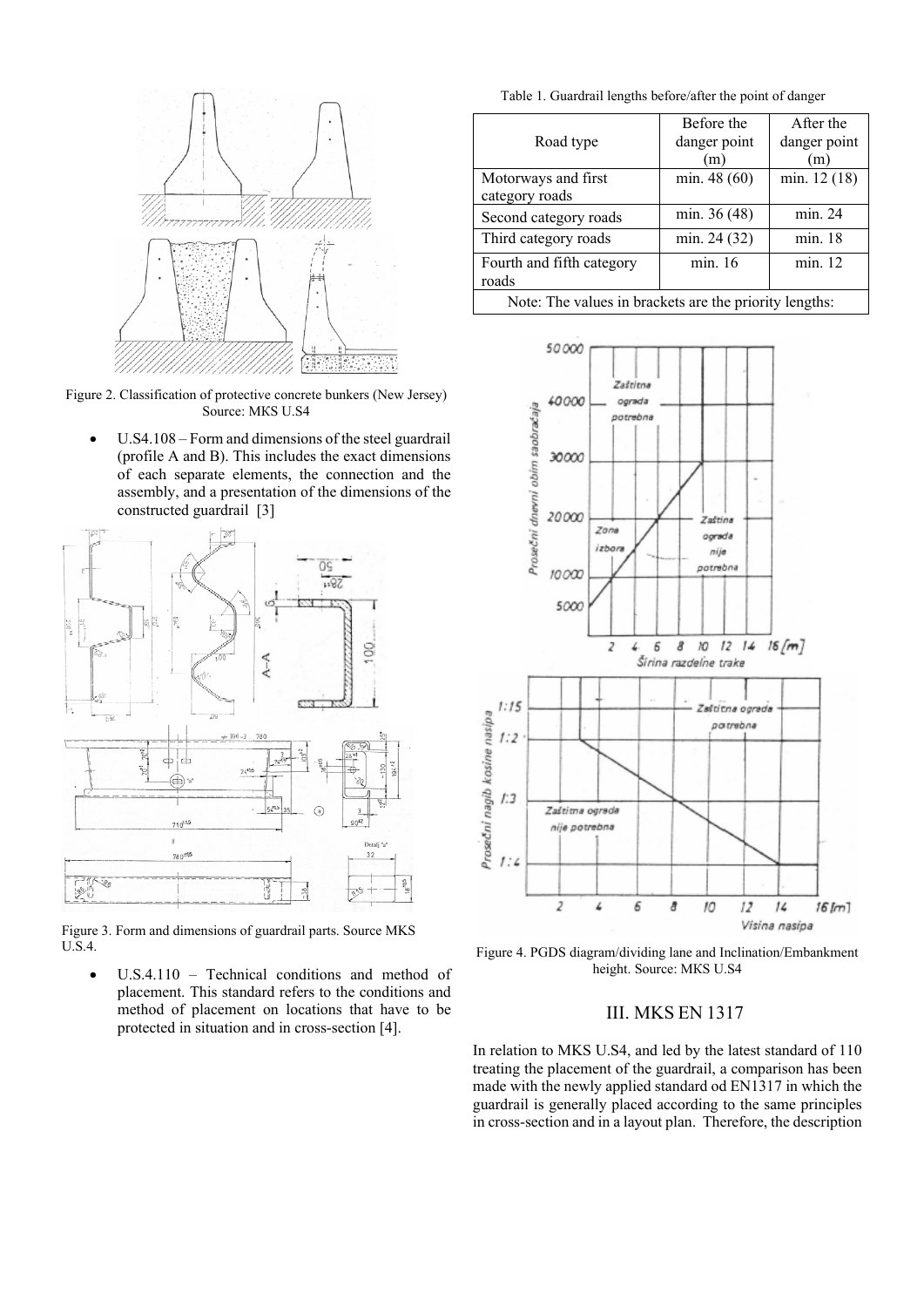of EN1317 shall not refer to placement part, but only analyze the structural, safety and administrative preconditions.

Besides it basic function of protection of vehicle passengers against hard consequences of deviation from the lane because of the possibility of a crush into a dangerous obstacle or dashing off the road, this standard also refers to the necessary special protection of third persons or areas along the road as well as on the motorways for protection against traffic from the opposite direction.

The main criteria for evaluation of the efficiency class of the protective systems pursuant to the MKS EN 1317-2 are the following:

- Restrain level,
- Action area.
- Crush intensity level.

The restrain level refers to the durability of a system of protection of vehicles against crush depending on the vehicle mass, the crush angle and velocity.

**Analysis Crush velocity Crush angle Total vehicle mass Vehicle type**  TB 11 | 100 km/h |  $20^{\circ}$  |  $900 \text{ kg}$  | Pass. vehicle TB 21 |  $80 \text{ km/h}$  |  $8^\circ$  |  $1300 \text{ kg}$  | Pass. vehicle TB 22 | 80 km/h | 15<sup>°</sup> | 1300 kg | Pass. vehicle TB 31  $\vert$  80 km/h  $\vert$  20<sup>°</sup>  $\vert$  1500 kg  $\vert$  Pass. vehicle TB 32 | 110 km/h |  $20^{\circ}$  | 1500 kg | Pass. vehicle TB 41 |  $70 \text{ km/h}$  |  $8^\circ$  |  $10000 \text{ kg}$  Heavy vehicle TB 42  $\begin{array}{|c|c|c|c|c|c|c|c|} \hline \end{array}$  70 km/h  $\begin{array}{|c|c|c|c|c|c|} \hline \end{array}$  10000 kg Heavy vehicle TB 51 | 70 km/h |  $20^{\circ}$  | 13000 kg | Bus TB 61 | 80 km/h |  $20^{\circ}$  | 16000 kg | Heavy vehicle TB 71 | 65 km/h |  $20^{\circ}$  | 30000 kg | Heavy vehicle TB 81 65 km/h  $20^{\circ}$  38000 kg Tow truck

Таble 2: Protective devices – crush test criteria (МКS EN 1317–2)

Table 3: Protective devices – restrain levels (MKS EN 1317 – 2)

| <b>Restrain levels</b>      | <b>Adequate testing</b> |  |
|-----------------------------|-------------------------|--|
| Normal restrain capacity    |                         |  |
| N1                          | <b>FV 31</b>            |  |
| N <sub>2</sub>              | FV 32 and FV 11         |  |
| Higher restrain capacity    |                         |  |
| N1                          | FV 42 and FV 11         |  |
| N <sub>2</sub>              | FV 51 and FV 11         |  |
| N <sub>3</sub>              | FV 61 and FV 11         |  |
| Very high restrain capacity |                         |  |
| H4a                         | FV 71 and FV 11         |  |
| H4b                         | FV 81 and FV 11         |  |

The standard defines three basic levels of restrain resulting from the appropriate crush test of the adequate vehicle.

In order to provide for the basic level of protection and define the safety аreas behind the guardrail upon the choice of a protective system it is also necessary to determine the action area, W, which is the distance between the front of the protective system and the maximal lateral position of each physical obstacle.



Figure 5. Action area. Source: МКS ЕN1317

| <b>Classes of action area</b> | Level of action area |  |
|-------------------------------|----------------------|--|
| W1                            | $W \leq 0.6$ m       |  |
| W <sub>2</sub>                | $W \leq 0.8$ m       |  |
| W3                            | $W \leq 1.0$ m       |  |
| W4                            | $W \leq 1,3$ m       |  |
| W5                            | $W \leq 1.7$ m       |  |
| W6                            | $W \leq 2,1$ m       |  |
| W7                            | $W \leq 2.5$ m       |  |
| W8                            | $W \leq 3.5$ m       |  |

Table 4: Protective devices – action area levels (МКS EN 1317–2)

Crush intensity level is a theoretical feature to evaluate the body strain, the injury level or the mortal danger of the car passengers upon crush into a vehicle restrain system. The value of the ASI index is a given crush of a certain weight in a percentage of the driver's weight suffered through a metal rail.. It is calculated by the following formula: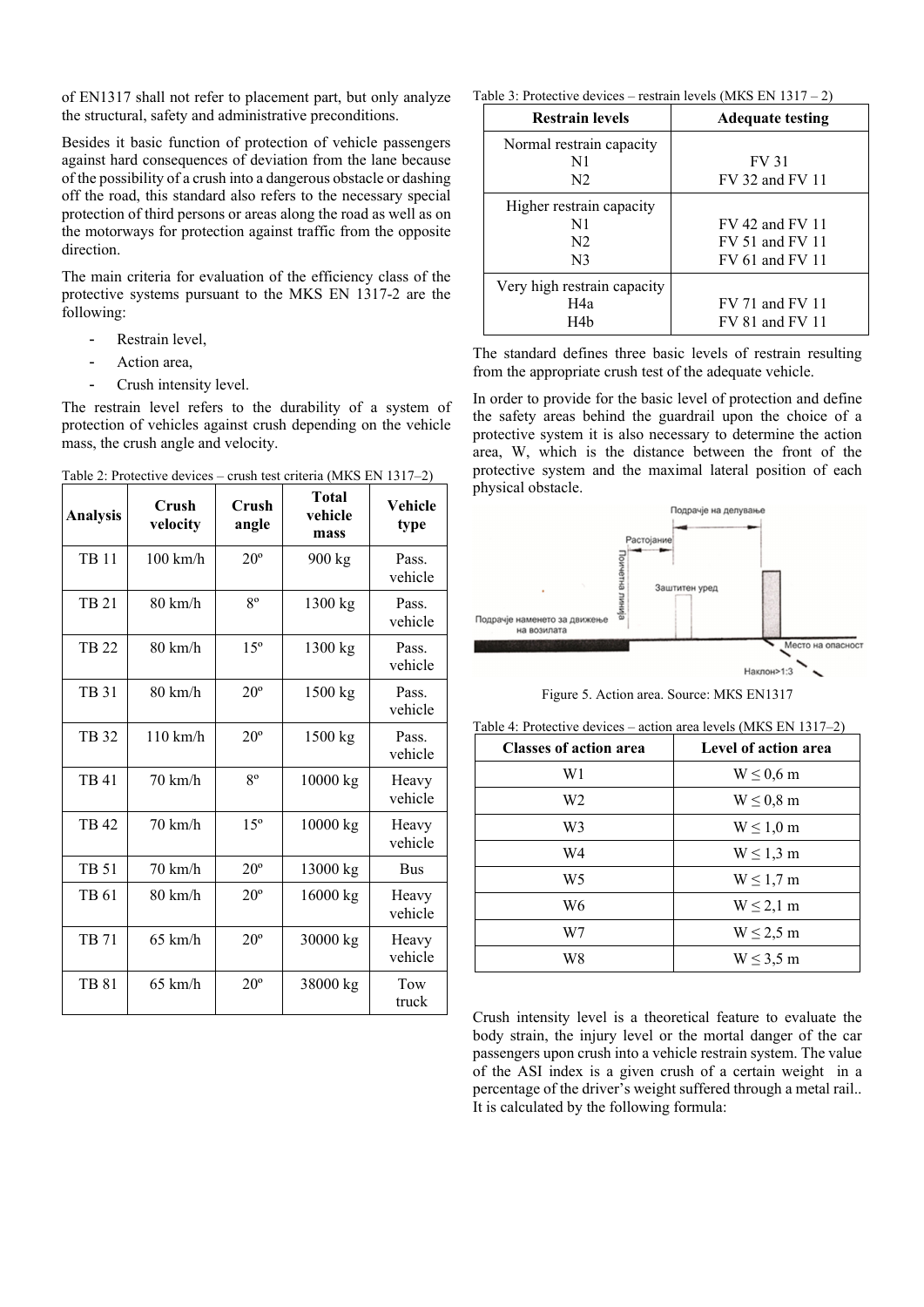$$
ASI = \max[ASI(t)]
$$
  
\n
$$
ASI(t) = \sqrt{(\bar{a}_x / \hat{a}_x)^2 + (\bar{a}_y / \hat{a}_y)^2 + (\bar{a}_z / \hat{a}_z)^2}
$$
  
\n
$$
\hat{a}_x = 12 g, \hat{a}_y = 9 g, \hat{a}_z = 10 g
$$
 (1)

 $= 50 \text{m/s}^2$  – mean value of the measured acceleration components

| Table 5: Protective devices – crush intensity level (MKS EN 1317–2) |  |
|---------------------------------------------------------------------|--|
|---------------------------------------------------------------------|--|

| Crush<br>intensity<br>level | <b>ASI: Acceleration Severity Index</b><br><b>THIV: Theoretical Head Crush Velocity</b> |     |                        |
|-----------------------------|-----------------------------------------------------------------------------------------|-----|------------------------|
|                             | $ASI \leq 1,0$                                                                          |     |                        |
|                             | $1,0 <$ ASI $\leq 1,4$                                                                  | and | THIV $\leq$ 33<br>km/h |
|                             | $1,4 <$ ASI $\leq 1,9$                                                                  |     |                        |

Depending on the danger level, speed of vehicles, AADT and the third persons risk level on a certain section, the first procedure to be effected is to determine the basic restrain level and the action area before specifying the crush intensity level. This is a general approach, most frequently referring only to the protective appliances [5].

As for the remaining part of the МКS ЕN 1317 standard, referring to the initial and final constructions, transitional constructions and crush buffers, other factors are also taken into consideration (as the action effect, permanent lateral deviation, dynamic deflection etc.) helping to accurately specify the dimensioned device.

Besides the basic principles of definition of the protective system, МКS ЕN1317 is also specific in the method of manufacturing, performance and control of each type. The standard itself defines accurate factory production control (FPC) consisting of:

- Control of input materials and components (the control is carried out by a subcontractor on which special documentation is to be kept),
- Control of the production process influencing the quality of the product (the control is performed by the manufacturer and a certified independent body).

The finished product is subject to initial testing (ITT) ant to a Crash Test in the sense of determination of the efect of the system by a certified laboratory which issues the report.

The certification body carries out inspection control of the facilities, documentation keeping control, production control, permanent surveillance, evaluation and estimation of the manufacturer regarding the coordination of the product with the standard. What is controlled in the following:

- Responsibility and competence of human resources,
- Qualification of the employees influencing the coordination of the products,
- Measurement and control devices,
- Control of input material and the provided components,
- Gives instruction on the treatment of an inadequate product,
- Corrective measures,
- Storage and packaging,
- Possibility of retroactive monitoring and marking..

After the initial control, the certification body gives its final evaluation and assessment of the results, after which the manufacturer receives the SЕ certificate and the product can be used with the declaration on conformity with the МКС ЕН 1317 standard.

The CE certificate shall be obtained for each system separately in the name of the manufacturer with the appropriate number.

The manufacturer issues a declaration on the stability of features – that it releases its product as pursuant to the EN 1317 requirements. That declaration guarantees that the products have been manufactured in compliance with the provided documentation. Also, the manufacturer must accompany each batch of any certified system with assembly instructions, which are the same as those provided to the authorized laboratory before the performance of the crush test.

#### IV. DISCUSSION

The features described above reveal the advantages and the disadvantages of the two standards which are (were) applied in Macedonia.

The presented U.S4 bases leads to the observation that this is a solid standard, completely involving the protective lengths but without confirmation of any certain safety. It is based on previous crush tests with light vehicles and lower movement velocities. If this standard is not appropriately used, the guardrail will retain lighter freight vehicles at an exceptionally sharp angle and low movement velocity.

Nevertheless, the inconsistent use of this standard in our country resulted in considerable decrease in traffic safety.. The following situations were identified on our roads in the period of application:

- Short protective lengths (shorter than the analyzed one),
- Unprotected obstacles (non-standard boards, portals, chandeliers, concrete pillars, tunnel portals, trees etc.),
- Protection of third persons is not taken into account,
- Inadequate use of the U.S4.100 and 108 standard (application of aluminum instead of steel profiles, buffers of metal sheets thinner than prescribed by the standard, inadequate pillars, bolts of quality inferior to the prescribed one, greater distance between pillars, thinner anti-corrosion zinc layer etc.).

The new ЕN1317 standard dictates complete elimination of all the above mentioned shortcomings, regardless of whether they are positions that do not exist in the previous standard of design